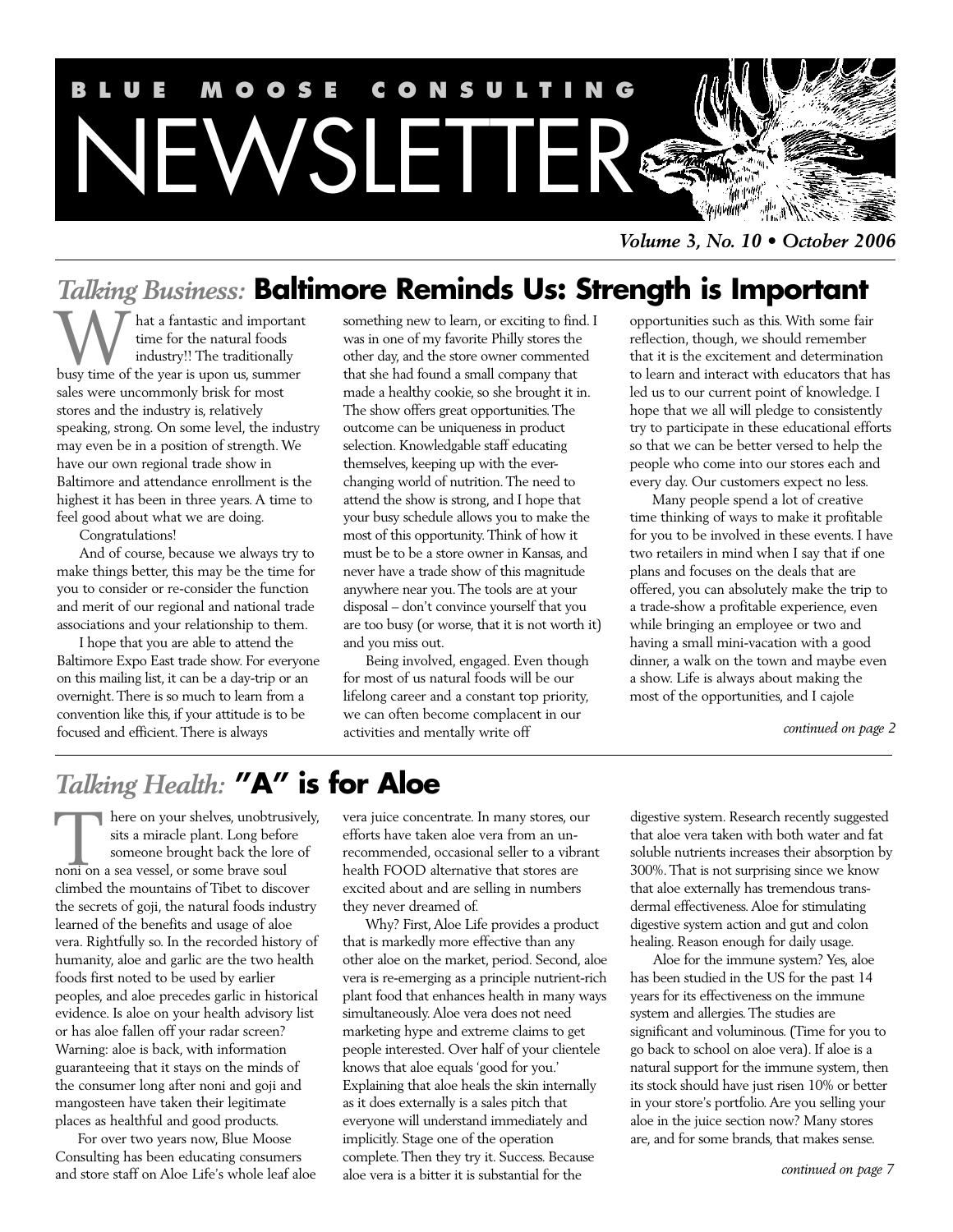## **Baltimore Reminds Us**

*continued from page 1*

everyone to acknowledge that if you make the most of it, these events can be a positive, healthful part of your business life.

The same holds true for the political advocate role that you can play at this year's Expo East. If half the people who read this article became encouraged to become both more politically active and excited, we could have a very powerful and functional effect on the legislation that annually threatens the quality of our livelihood. If participation can out-muscle complacency, then we can have a structure to turn to when the issues become grave. I look back at the misdirected efforts of people crying "the sky is falling" over the European Codex in the last years, and I am saddened by the reality that if all these energies had been organized and directed into valid concerns, we would have in place a good foundation of organizational advocacy, rather than a ragtag collection of angry and fearful shopkeepers with a non-cohesive, desultory political voice, crying into the wind.

Organization. Maybe it is the nature of our ilk to be hesitant to join organizations?

Maybe you just haven't thought enough about the issue and the benefit of being involved in something like our regional NNFA East or the newly renamed Natural Products Association (formerly called the national NNFA). Why should I join? What do I get out of it? Do I want the obligations of joining something like that? It is interesting to see how human nature rejects solutions sometimes, while consistently bumping up against solutions that are missed, ignored, or rejected.

Solutions? Well, let's remember what seems to be historically true: when we mobilized our "constituency", the natural foods consumer, we were able to effect such a dramatic response on Capitol Hill that we influenced the creation of the DSHEA legislation of 1993 that protects our industry from unnecessary government interference. That is quite an accomplishment, yet we take for granted every day that milestone of history. Then, we act as if that is enough, even though this will/can be taken away from us at a moment's notice and make us totally vulnerable to the legislative vagaries of the moment.

But, we don't want to be actively involved in the mechanisms that can safeguard us from negative changes in the future. Human nature? Personally, I have heard every possible excuse for why someone is dissatisfied or uninterested in being

#### **THE BEST** *Heart formulas—because we love health*

**Nordic Naturals—Heart Synergy • Blue Bonnet—Heart Antioxidant formula Herb Pharm—Healthy Heart Tonic • Himalaya USA—Heart Care**



involved—but I have never heard anyone confidently proclaim that our industry is safe from attack. If we counted all the independent natural food establishments that we consider "similar" in the NNFA East region, would have approximately 5000 stores that would be enrolled in the political

#### **ADVERTISING TO HELP YOU SELL**

**Sovereign Silver article** "Back to School With Silver Hydrosol" *The Doctor's Prescription For Healthy Living* Vol. 9, No. 9 **Nordic Naturals ads** appearing in Oct issues of *The Natural Foods Merchandiser Natural Health OnFitness Magazine Taste For Life* **Himalaya USA ads** appearing in Oct issues of *Body & Soul Vegetarian Times Better Nutrition Great Life Whole Foods Magazine*  **Perfect Organics Perfect Organics** Body Wash was featured on *IVILLAGE.*  Lip and Cheek Shimmers featured in the *Organic Products Retailer* September/October Edition Perfect Organics products used on celebs at the "Ultimate Green Room" Pre-Emmy Eco Spa Perfect Organics T Shirts and products shown on Daryl Hannah's Blog Site. **Surya Brasil** 

Fixation Line review in the *Better Nutrition Magazine* Sep 2006

advocacy group we call NNFA East. That could be a formidable organization capable of getting a huge number of voters to be active on issues that impinge upon our right to conduct natural foods commerce.

What is stopping us? For many of you, it is your participation. (For those of you who have been loyal member for years and decades, I apologize but hope that you are nodding your heads as you read this!) As is, we are an unorganized group and can easily be ignored. Under the banner of a group effort, we represent a huge sector of the voting/buying public—and we have the power to show force when needed to make sure that our livelihood is protected.

A little effort and we could remove that constant, gnawing stress in the back of our minds that says, "What if legislation is passed that takes away a third of our income source?" The solution: participation.

As many of you know, I was "drafted" onto the Board of the NNFA East, an organization I believe in and proudly am a member of. At first I did not think that I would have the time to dedicate to the obligations that it would entail. But, in my first year, I can say that the work this group of volunteers does is so intimately necessary to the monitoring of individual state's legislatures that I cannot imagine how I could not be involved. When called, I serve.

Are you familiar with the role and purpose of the NNFA East? Did you know that this year they have joined with the people at New Hope and Expo East to sponsor the Baltimore trade show? In the grand scheme of things, Expo East is the perfect opportunity for you to get involved

*continued on page 8*

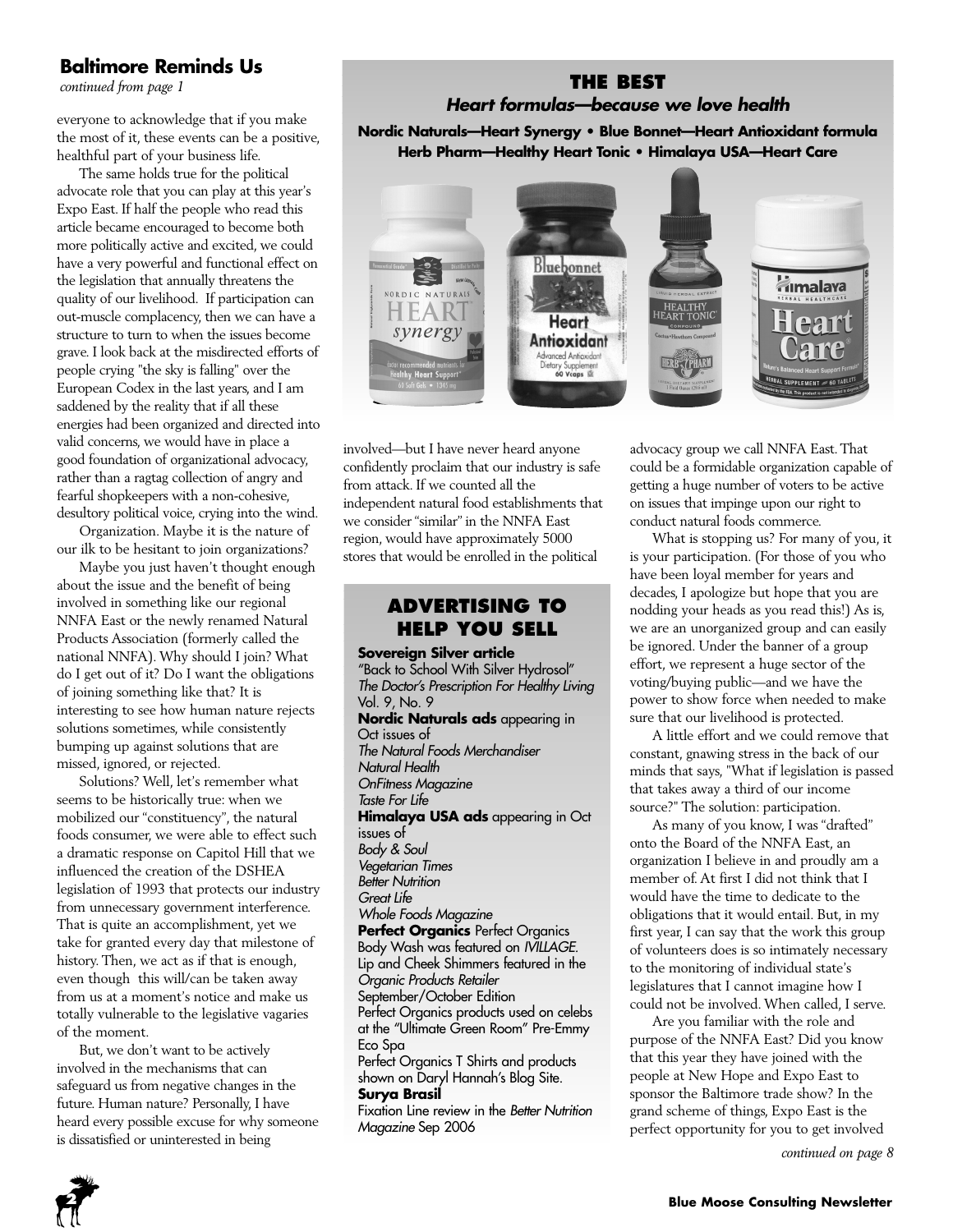



## **THE BEST KEEP GETTING BETTER!!!**

*New Products*

**Early Promise Prenatal™ Triplex Care System** 

Everything you would expect from Bluebonnet — quality raw materials, good science, and the health results that follow. The complete nutritional supplement for the pregnant woman and her child. Revolutionizing the category in your store. And available only in health food stores.

#### **Whey Protein Isolate**

Finally an unsweetened whey protein that is only isolate and the naturally occuring cofactors.

*Show special:* **20% OFF** the entire line, one order, buy-in period Oct 2 through Oct 13. *Show attendance not required. Must request discount at time of order*

*Expo East Booth #1819*

## NEWTON homeopathics

Always safe, always effective.

## *October promotion* **20% OFF**

Accident-Rescue (#34) Cough-Asthma (#02) Thyroid Assist (#74) Lymph Assist (#79)

# **20% OFF Newton Homeopathics for Pets**

Cough-Asthma (P19)

## **20% OFF Newton "Nothing But Natural" for Kids**

Kid Detox (F01) New Products: Thyroid Assist and Lymph Assist

*Cannot be combined with any other discount*

*REMINDER:* Newton "Flu" formula is the perfect remedy to highlight in your store: current formula, created by a homeopath, a formula whose effectiveness you can count on

#### *Expo East Booth #718*



## **NORDIC NATURALS**

## **"Get Ready for Winter" October Sales Promotions 15% OFF**

- 01760 Omega-3 60 ct
- 02760 Omega-3 120 ct
- 02763 Omega-3 8 oz
- 41760 Omega-3 Fish Gel 60 ct

*Buy-in period Sept 24 thru Oct 23* 

Nordic has launched several new promos that offer wonderful visuals for store window posters and advertisements . Learn the fascination people are having with the trolls and their children's multivitamin, and facilitate an

understanding of the quality of Nordic by

advertising the fisherman and cat picture and the Nordic Arctic way of life.

*Expo East Booth #1409*

OMEGA-LIQUID

> oor aany neeas ior<br>1 **Omega-3** levels 8 Fluid Ounces . 237 Mil

Not represented by BMC in NJ and parts of PA Not represented by BMC in NC, WV

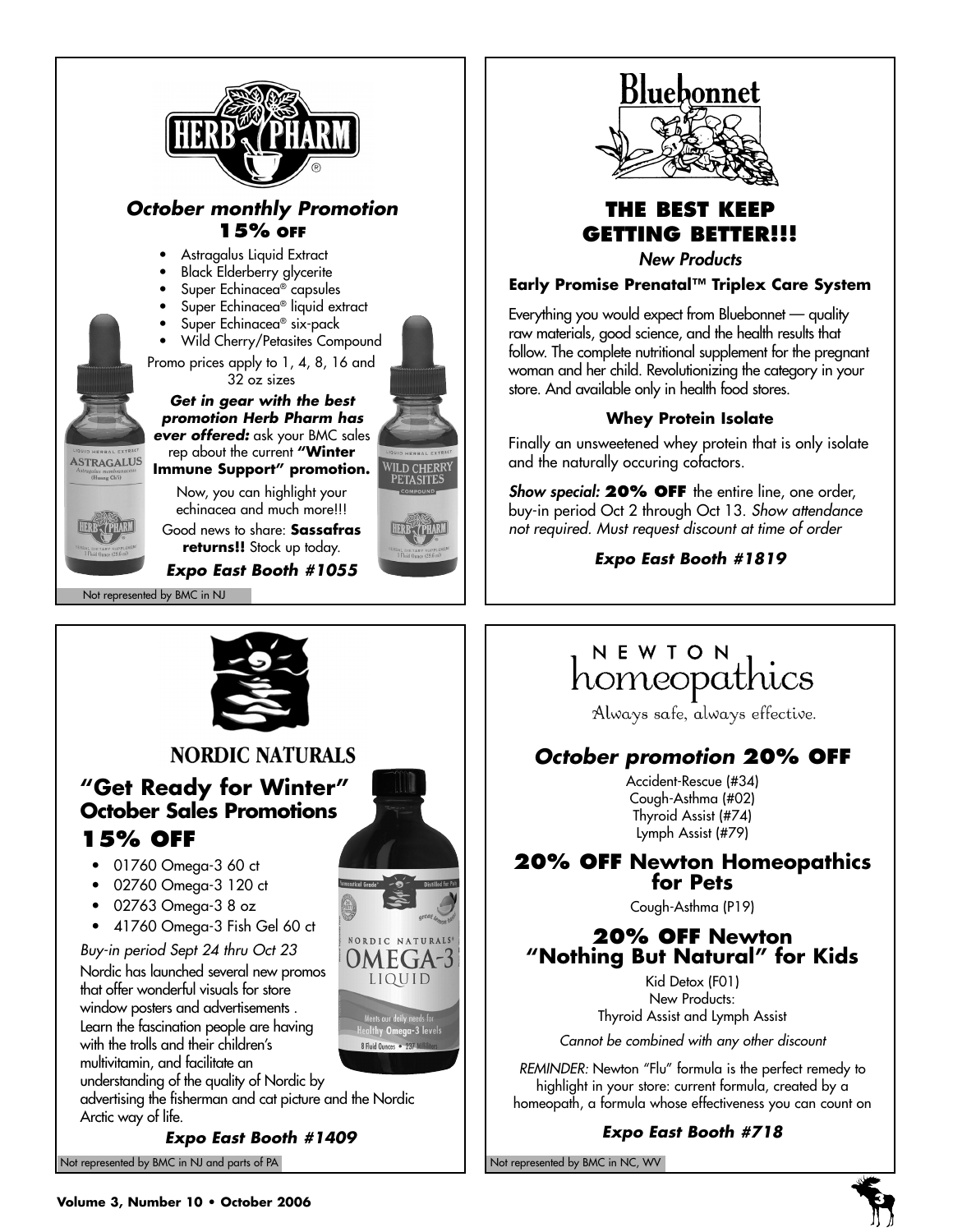

#### *The Essence of Well-Being®*

*Tired of sluggish sales in your aromatherapy sections?* The world of aromatherapy awaits with a visit to AromaLand.

AromaLand offers the highest quality essential oils, organic essential oils and perfect blends. As the Fall sales increase, look to re-style your aromatherapy section with the products that consumers will return for

#### *AromaLand quality is what you need.*

Ask your BMC rep for a catalogue today, and consider their attractive displays with 24 or 36 of the bestselling products.

AromaLand is much, much more too: shampoos, conditioners, massage oils, aromatherapy tools and our fantastic ceramic lamps.



*Be Prepared* Sovereign Silver provides the most effective silver hydrosol ever invented. More stores now tell me that they only need to carry one silver and the only one they carry is Sovereign Silver. Stores are endcapping these products, and buy 120 at a time.

*Why?* Sovereign Silver is the perfect solution for so many issues that can arise unsuspected and affect our health. Learn the many crucial uses that a silver hydrosol offers: understand why Sovereign Silver has evolved the category beyond colloidal silvers.

Sovereign Silver is the most important product you have on your shelf that you are not promoting enough. One in every household; one always close at hand.

As we enter flu season, and we see E. coli becoming an issue in the national press on many fronts, you should know what is safe and what is effective. *Sovereign Silver: the one to offer.*

*First-time customers: talk to your BMC rep Remember:* this product is available in an 8 oz bottle. Particle Size does matter!

*Show special:* **Show discount: 10% OFF all quantity discounts!** An order of 84 bottles will be \$5.95 ea, or **25% OFF** the 6-to-11 bottle price of \$7.98!

## *Expo East Booth #1612*

Not represented by BMC in NC, SC, NJ, eastern PA



#### **Scientific certainty, well documented: Dr. Ohirra's Probiotic 12**

*Articles available on the website or in print:*

- Antimicrobial Activity Against Methicillinresistant *Staphylococcus aureus*
- Antimicrobial Activity Against MRSA • *In Vitro* Efficacy of OM-X Capsules
- Against *Helicobacter Pylori.* The Safety of Capsules Containing OM-X Lactic Acid Bacilli.
- Antimicrobial effect of OM-X against *Clostridium difficile*
- The Effect of Probiotics in the Treatment of Acute Non-Bloody Diarrhea in Infants Aged 3–24 Months
- Study on Prebiotic Effects of OM-X
- Clinical Research Studies on the Influences of Lactic Acid Bacteria (OM-X) on Bone Structure
- Friendly Help for Baby's Health, Published in Prevention Magazine

**Show Discounts:** 10% line drive discount during the show, place order at our booth

## *Expo East Booth #1405*



*Finest Quality Hair, Body and*

#### **Hair Doc brings every product they distribute to the trade shows.** What a booth to

visit. See the quality and selection available through the industry's oldest and most respected hair and bodycare line. One look and you will know there are



products that you must provide in your store for your customers. Make the Hair Doc booth a priority visit.

*Expo East Booth #254*

Not represented by BMC in NC, NJ, PA Not represented by BMC in NC, SC



*Bring excitement and the most natural cleanness to your hair color line* No better time to introduce Surya Brasil to your clientele than right NOW

#### **October Line Drive** — **25% OFF** direct orders only

- Surya Henna
- Surya Semi-permanent Hair Creams
- Amazonia Preciosa Shampoos and Conditioners
- Amazonia Preciosa Hair Masks
- Surya Color Fixation line: shampoo, conditioner, mask
- Surya Tattoos

#### *See new products at the show:*

Surya Brasil will be on display at one **Showcase** with the full **Fixation** line, and at the **Beauty Bar** with the **Amazonia Preciosa** Shampoo and Conditioner.

#### *Expo East Booth #243*



## *Skincare Accessories*<br> *SURYA* **Definition October Promotion**<br> *SURYA* **Definition 20% OFF** direct order<br> **Definition 20% OFF** direct order<br> **Definition** of Zero Zitz!® **20% OFF direct orders of Zero Zitz!® Original Astringent**

- Nourishing Zero Zitz<sup>®</sup> astringents.
- Never harsh or drying.
- Natural acne blitz for normal to oily skin
- including frankincense, lemon and lavender.
- $4 oz.$

The return rate on the Zero Zitz**®** line of astringents and moisturizers is amazing.

People notice the results immediately and they return for more.

As importantly, the cleanest astringent product on CERTIFIED (W) the market.

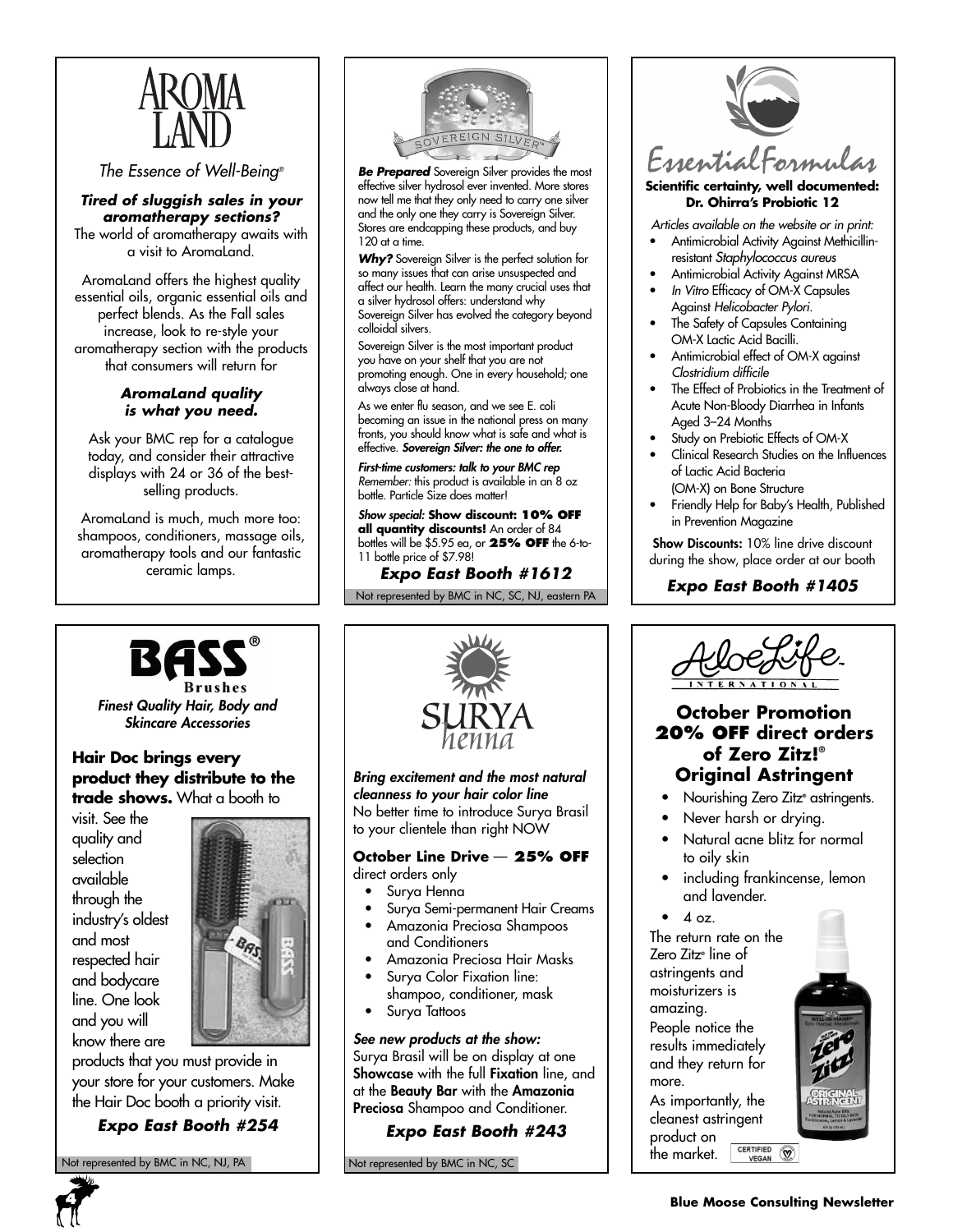

### **Women's Health Month**

*featuring the formulas MenoCare, MenstriCare, OsteoCare, VigorCare for Women, DermaCare and LiverCare and the pure herbs Andrographis and Neem*

> **Buy 15 products, get 7% OFF** formulas **3% OFF** pure herbs

> **Buy 25 products, get 15% OFF** formulas **5% OFF** pure herbs

> **Buy 50 products, get**  25% OFF formulas **10% OFF** pure herbs

*Deeper discounts available for higher quantities, ask your BMC rep for details*

*See page 7 for Show Deals*

*Expo East Booth #1927*

Not represented by BMC in PA, NJ



**Health Education & Health Products & Aloe Vera** 

**Did you know that Aloe is for Allergies?** Yes—quality Aloe Vera contains the glyconutrients that, together with Vitamin C, builds healthier connective tissue. Only when the body builds this healthier cell wall structure will microscopic pollens, chemicals and even animal dander stop entering through the cell wall into the blood causing havoc. These actions also are a reason why people look more youthful when drinking Aloe. Just 1–2 oz. or 2 tablets daily of the Whole Leaf Juice Concentrate or Aloe Gold tablets by Aloe Life. Allergy protection all year long. **100% Satisfaction Guaranteed!**

*It is a good time to talk Allergies. Lots of rain and sunshine = Allergies*

**Enter to win a free Leg Gel Display valued at \$240** just by putting in a business card into the fish bowl at the Expo booth

*Show Discounts for Show Attendees Only:*  **10% on 24+ items 20% on 72 items** *Must have a show price list (available at the Aloe Life booth) to order* 

*Expo East Booth #1614*

# OLBAS

*October line drive* **10% OFF the entire line, plus a free gift and consumer samples**

## *Stock up and Sell*

Olbas essential oil blend Olbas nasal inhalers

Olbas pastilles Olbas cough syrup Olbas herbal bath oil Olbas analgesic salve Olbas sports massage

**Cold, flu and allergies aches and pains www.olbas.com**



# **September Promo Extended thru October!**

- *Order a case and receive:*
- 15% discount
- Free floor display
- Free UPS shipping
- Free brochures
- Free shaker cups

Juvo is the ultimate schoolbag requirement: extra nourishment, emergency meal, thin and easy to store and if one kid has fun with it, the whole class will turn to Juvo Offer a prize to the child who does a research paper on the benefits of raw food and convert the class to enzyme rich raw foods!!



Not represented by BMC in PA, NJ

## **MushroomScience**®

## **"The Best Mushroom products in America"**

Come by the booth and see why I say that *—Michael Hennessey*

- Coriolus
- Agaricus blazei
- Cordyceps
- Lion's Mane
- Maittake
- Reishi
- Immune Builder®
- Anti-fatigue formula

No hype, just scientifically valid and effective mushroom products from the oldest mushroom company in the country.

Once available only to doctors, now available to you.

*Expo East Booth #1316*

# **PERFECT® ORGANICS**

**Special Promotion 15% OFF your opening order** offer good thru Oct 15. Must meet minimum order

requirement of \$250, includes free shipping

**New products** The latest luxurious organic editions to the Perfect Organics family

**Grapefruit Lavender Coconut Body Glow**

**Grapefruit Lavender Coconut Bath Therapy**

**Lip and Cheek Shimmers**  *organic and vegan*—the industry's first!! *8 stunning shades* that include nature's most generous ingredients including: organic argan oil, organic shea butter, organic macadamia nut oil,

and organic aloe vera. *Naturally scented*, the lip and cheek shimmers are super smooth with an amazingly glossy color that gives an instant glow for both cheeks and lips. *Sleek environmentally friendly* packaging

*Is your bodycare section growing with recent organic trends of organic bodycare?*

Perfect Organics: organic ingredients, perfectly made. **WEGAN** 

*Expo East Booth #247*

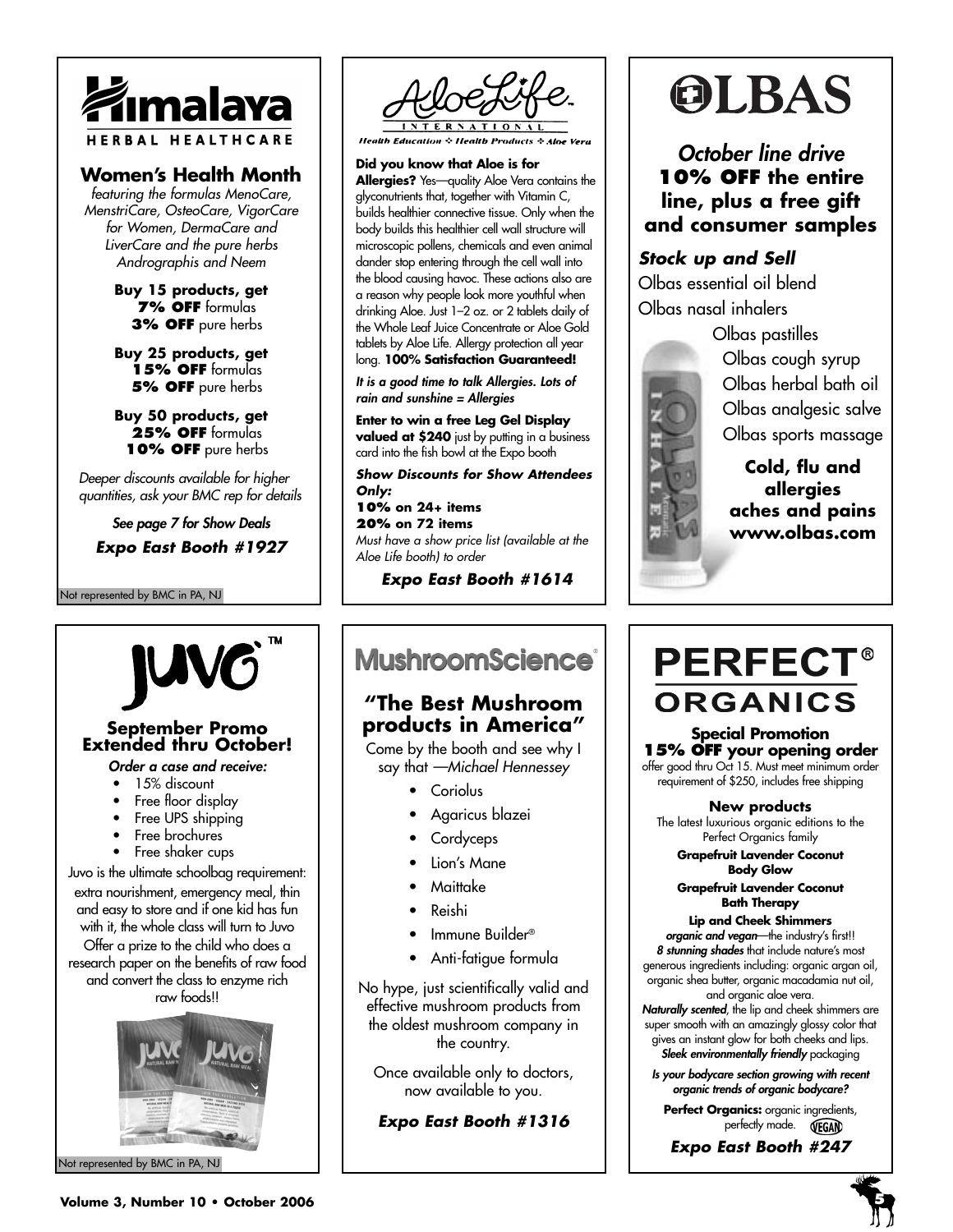### **Baltimore Reminds Us**

*continued from page 2*

with your industry again. Go by the booth at the show (booth #2210) and ask for literature on both the local organization and the national advocacy group, the Natural Products Association. Check out the website: **www.nnfaeast.org** where you can actually register in a quick moment.

What do you get out if it? Well, the NNFA East is an organization that you will be excited to be a part of. Truth be told, if it were not for the efforts of a small group of retailers (I acknowledge Adrienne Mastrobattista in Pennsylvania and Don Caffery and Denise De La Montaigne in Virginia—all store owners), we would be a

rudderless ship and we would all have greater reason to fear.

And certainly, it is possible to sit back and let other people do all the work. Not only is that an unnatural and unhealthy attitude, but it is ineffective. And as business people, we always seek solutions to the issues before us. So what does participation involve? First, become a dues-paying member. The cost for NNFA East is \$90 yearly. For that, you get monitoring and organizational structure if we need to mobilize, anywhere in a twelve-state radius, against (or in favor of, if we're lucky) pertinent legislation. As we work together to hear what retailers and manufacturers want and need, we hopefully will be able to provide other positive services for our members. Note: "our" members. This means

that you would "be a part of". Therefore, it is what you make of it.

At the same time, for a \$35 annual membership, you could be a member of the national Natural Products Association. Their mission is similar to that of the regional organization, on a national level. You could proudly display your logo on the front of your door, announcing to the consumer, the news reporter, and the legislative assistant who walks in your store that you are part of an organization that can mobilize to protect you. As I live in Washington, DC I am very aware that decisions always factor in the voterinterest quotient. And for around \$10 a month, you could have all your bases covered, and know that you are part of the solution.

*continued on page 8*

## **EXPO EAST SHOW DEALS**

#### **ALOE LIFE**  *Booth #1614*

Enter to win a free Leg Gel Display valued at \$240 just by putting in a business card into the fish bowl.

**Show Discounts:** Show Attendees Only: 10% on 24+ items; 20% on 72 items Must have a show price list (available at the Aloe Life booth) to order

## **BASS BRUSHES**

#### *Booth #254*

For all BASS products, Bass Brushes and Bass Bodycare.

**Show Discounts:** 25% discount and free shipping. Orders must be placed at the show.

#### **BLUEBONNET NUTRITION** *Booth #1819*

**Show Discounts:** 20% off one order, buy-in period Oct 2 through Oct 13. Show attendance not required. Must request discount at time of order

## **ESSENTIAL FORMULAS**

#### *Booth #1405*

**Show Discounts:** 10% line drive discount during the show, place order at booth #1405

#### **HERB PHARM**  *Booth #1055*

#### **Show Discounts: Order amount**  $$100 - $499$  (before discount) =  $15\%$  off or Order amount \$500 or more (before  $discount$ ) = 20% off. Offer open to all, buy-in period Oct 2 thru Oct 13.

Must mention discount at time of order. Direct orders only

#### **HIMALAYA USA** *Booth #1927*

**Show Discounts:** Combine 15 products, get 10% off Himalaya Herbal Healthcare 5% off Himalaya Pure Herbs 3% off Himalaya Herbals Combine 25 products, get 17% off Himalaya Herbal Healthcare 7% off Himalaya Pure Herbs 9% off Himalaya Herbals Combine 50 products, get 20% off Himalaya Herbal Healthcare 10% off Himalaya Pure Herbs 10% off Himalaya Herbals Offer good Oct 3 thru Oct 10. Show attendance not required. Deeper discounts for higher quantities available, ask your BMC rep for details

#### **MUSHROOM SCIENCE** *Booth #1316*

**Show Discounts:** 15% off orders from existing Mushroom Science accounts. 25% off for new customers at the show. Offer good for non-attendees. Buy-in period Oct 4 Thru Oct 13

#### **NEWTON HOMEPATHICS** *Booth #718*

**Show Discounts:** 10% line drive for non-attendees; 15% for attendees. Includes OTC Remedies including Ointments, New-Tonic, Dental Gum Care, Sprays, Single Remedies, and Tinctures. DOES NOT include Magistrals, Rx, Nosodes, and Organos. Buy-in period Oct 5 thru Oct 13. Must ask for discount at time of order

#### **NORDIC NATURALS** *Booth #1409*

## **Show Discounts:**

Order 12 units = 15% off 72 units = 17.5% off 144 units  $= 20\%$  off New items (items store doesn't carry)  $= 20\% \text{ off}$ Buy-in period Oct 5 thru Oct 13. Orders must be placed using the special NN Expo East order form available at their booth #1409, buy-in period Oct 5 thru Oct 13

## **PERFECT ORGANICS**

#### *Booth #247*

**Show Discounts:** 20% off Lip and Cheek Shimmer display ordered Friday, Saturday or Sunday of Show. Store Buyer: visit the booth and drop off a business card to win Perfect Organics products

#### **SOVEREIGN SILVER/ NATURAL IMMUNOGENICS**  *Booth #1612*

**Show Discounts:** 10% off all quantity discounts! An order of 84 bottles will be \$5.95 ea, or 25% off the 6-to-11 bottle price of \$7.98!

#### **SURYA NATURE**  *Booth #243*

**Show Discounts:** 25% line drive, direct orders only, offer good all month for show attendees and non-attendees alike

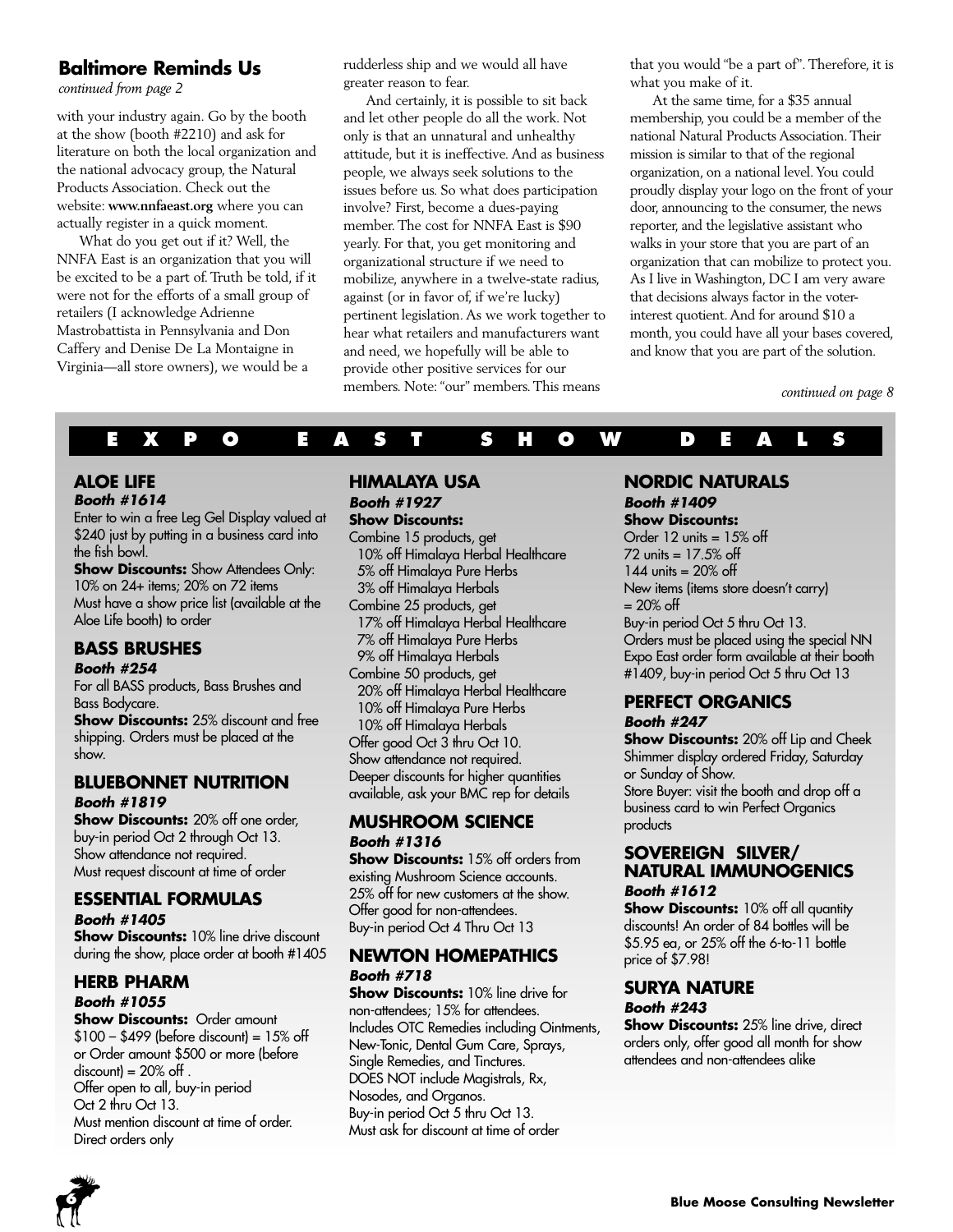## **"A" is for Aloe**

*continued from page 1*

But aloe should be considered a cardinal herb in the herbal options that you lead with. Good for so many things, and an immunesupportive food. Do the research—aloe is beneficial for the immune and the autoimmune systems. Aloe is immunomodulating, proving the elements necessary to get a person's immune system functioning optimally and naturally.

What's so new about our understanding of aloe now? When the aloe industry became aware of the process to juice the whole aloe plant, latex skin and all, we discovered a whole new nutrient source, previously ignored, as we previously sought the water-logged nutrients found in the aloe's inner gel. The polysaccharides in aloe are the secret ingredient we had not focused on. Polysaccharides and mucopolysaccharides— critical sugars for the immune system. Glycoproteins. These are the nutrients of the next decade as our understanding of the immune system evolves. Time to go back to the schoolbooks on this emerging class of health nutrients. For, like beta glucans, these nutrients will define our industry's ability to effectively adjust and modulate immune system needs in our everchanging, toxic work.

### **TESTIMONIALS COUNT**

*Aloe Life Body Heat, with organic whole leaf aloe vera juice concentrate* I recently gave an elderly cousin with a sore shoulder some Body Heat Vanilla Rub to try when I was visiting her from out of town. I left that night to return home and two days later her husband called me to tell me that this is the first time her shoulder has not hurt her in years and not only that but it took the pain away from her shingles. She has suffered from shingles since 1999 and she is in her late 80's. He wanted me to send her a bottle of Body Heat. I did so immediately. I assumed it was just a coincidence that the pain of the shingles had let up at the same time since I have been told that there is nothing that can be done to ease the pain of shingles. Well to my surprise Thursday night, September 14, 2006, her husband called me again on my cell phone to ask me to get them four more bottles of Body Heat that he had tried it and it is helping his arthritis and still helping her shoulder and her sciatica and they have never slept so good in years. I ask "what about (her) shingles" and the answer was "Oh! it helps so much that they (the shingles) never bother her at all any<br>more, it takes the pain away completely".  $-GA$ , Monroe, WA more, it takes the pain away completely".

It is not my goal here to do the science for you; that is what our BMC store visits and phone calls and staff trainings are for. This newsletter is just to alert you. And believe me, aloe vera is back with a value that should be understood and vocalized. Aloe Life aloe does the most responsible manufacturing practices for the express reason of capturing as much of this miraculous plant as possible, so that all of the 200 known nutrients identified in a living aloe vera plant are in their products. We have the most polysaccharides you will find in any aloe vera juice in the world. Ask your BMC

## **"WE ARE HEALTH FOOD PEOPLE" Joar Opheim** *CEO, Nordic Naturals*



When Joar arrived in the U.S. 20 years ago, he recognized the lack of Omega-3 fish oils in the American diet. As fish is not part of the American culture the way it is in Norway, Joar and his wife Michele wanted to provide the public with greattasting fish oil supplements. To make this dream come true, Joar continued to build his carreer in the high tech industry while continuing to work on an innovative and exclusive fish oil that would be unsurpassed in purity, and freshness while tasting terrific. Ten years ago, they founded Nordic Naturals to answer this need. Having been from a small town in Northern Norway where fishing is a primary industry, he was able to build strong relationships with fishermen of this area, where the water is cleaner, and the fish, higher in Omega-3s. By working directly with these fishermen, Nordic Naturals has been able to ensure

that there is a much shorter holding time between catch and extraction of the fish oil, resulting in the freshest fish oil in the world. These patented fish oil supplements are doctor recommended and used by leading research institutions. Now people everywhere can enjoy the many benefits of Omega-3 fatty acids—the "good" fats.

Joar's education includes: Intermediary degree in Mathematics from the University of Bodø, Norway; Intermediary degree in Physical Education from University of Bodø, Norway; Bachelor of Science from the University of Oregon; Master of Business Administration from the University of Santa Clara. Joar worked for 13 years in the High Tech industry in the area of IT and E-commerce.

representative to explain to you why, or read Karen Masterson's book on aloe which Aloe Life can provide.

Aloe vera. Internal healer. Digestive system health, total skin health, antifungal, vegetarian source of a complete amino acid profile (whole leaf only), anti-allergen, cell and tissue strengthener, lymphatic balancer and now also an immuno-supportive food. Aloe vera with your supplements in the morning, a most healthful way to fully benefit from all that the plant kingdom has to offer. Aloe gets an A for health and Aloe Life is the fastest growing, most store supportive, complete organic aloe manufacturer in the world. Isn't it time that you researched the current information on aloe and considered an endcap of the highly profitable Aloe Life whole leaf aloe vera juice concentrates today?

A is for aloe. In the encyclopedia of nutrients available for total health care, the best answers may be right in front of you. ❂

#### **SPECIAL NOTE**

**Perfect Organics**, the cleanest organic bodycare line in America today, is attending their first Expo East trade show. They are a local company, and their products are worth searching out. *Please note that this late addition is not in the initial print of the Expo East guide, so pencil in and highlight your need to visit their booth. Perfect Organics Booth # 247* See their new lip and cheek shimmers, the cleanest vegan, organic, environmentally friendly, moisturizing, best smelling lip & cheek shimmers in the world. Michael just wishes he used a cheek shimmer!! Great products, great people, good-for ya organics. Reward your Skin!!